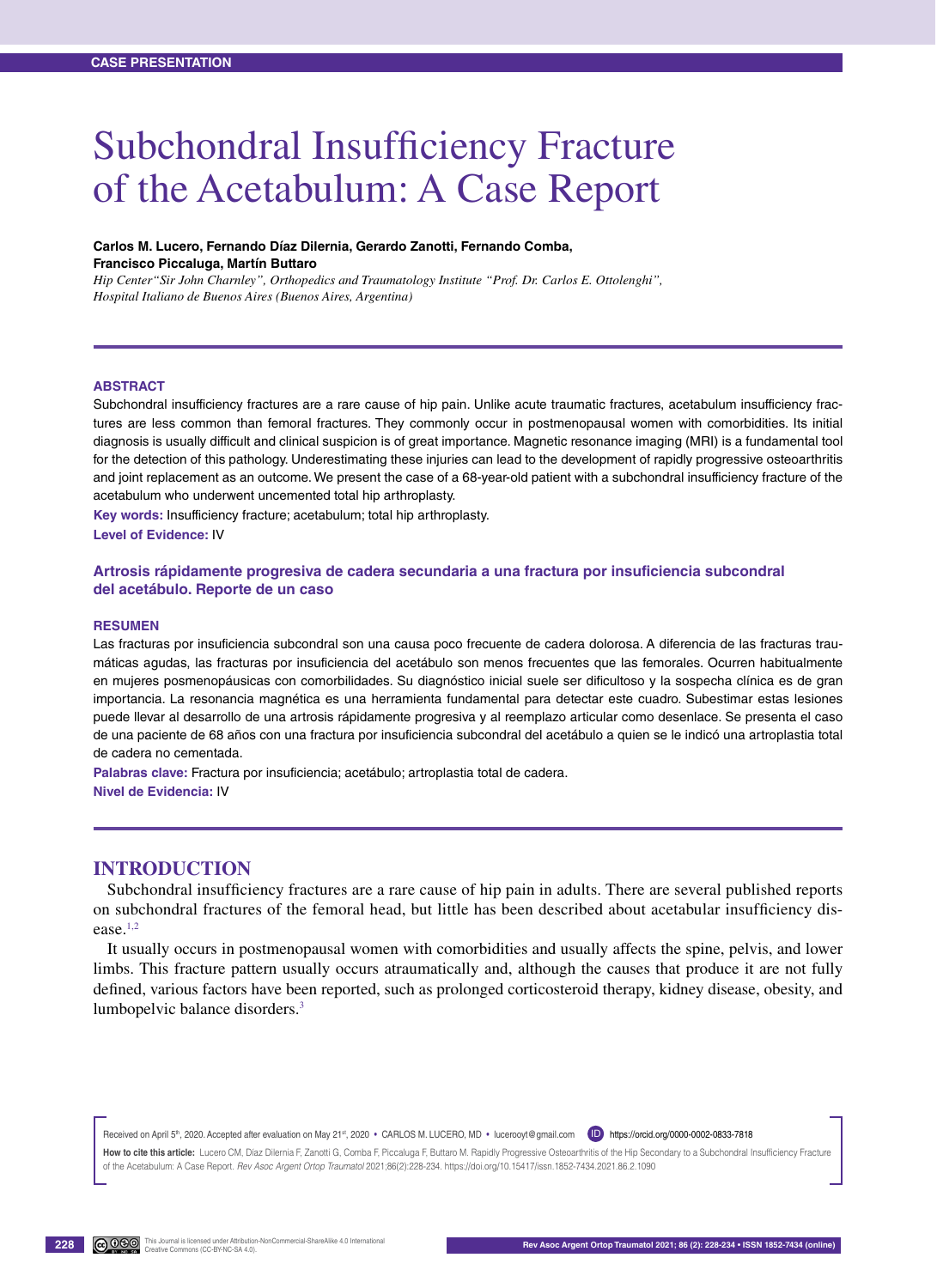This pathology is usually underestimated, because, in the initial stages, the absence of clear radiographic signs makes early diagnosis difficult. Suspicion of this injury is essential and identifying it early can prevent rapidly progressive osteoarthritis, the outcome of which will be joint replacement.4

We report the case of a 68-year-old woman with a diagnosis of acetabulum insufficiency fracture without associated trauma.

## **Clinical Case**

A 68-year-old woman consulted at our center for a one-year history of right hip pain, with no traumatic history. Her body mass index (BMI) was 30.9 and she did not report chronic consumption of medication, alcohol or tobacco, or other relevant comorbidities, as well as no previous orthopedic surgeries. Before the onset of symptoms, the patient was self-reliant, with a 6/6 level in activities of daily living. When tested, she had a Katz score of 4/6. The pain—mainly mechanical—had increased in the past three months, forcing her to walk with a cane and use painkillers sporadically. On physical examination of the right hip, the maximum flexion was 145˚; the extension,  $20^\circ$ ; internal rotation,  $40^\circ$ ; external rotation,  $50^\circ$ ; abduction,  $40^\circ$  and adduction,  $25^\circ$ . There were no apparent discrepancy or deviations in the mechanical axis of both lower limbs.

On the anteroposterior (AP) and lateral radiographs of both hips, a cervico-diaphyseal angle of 131˚ was observed, and the acetabular index and Wiberg's lateral center-edge angle were within normal limits in both hips. In the right hip, there were obvious signs of joint wear with joint space narrowing and subchondral sclerosis, classified as Tönnis grade 2. Upon closer inspection, an acetabular articular step-off was detected at the posterior superior level (Figure 1). An MRI was requested. The images revealed a zone of hyperintensity in the weightbearing area of the acetabulum, which confirmed the injury (Figure 2). The biochemical parameters did not show significant alterations.

Based on these findings, a subchondral insufficiency fracture of the right acetabulum was diagnosed. In the first instance, and after having explained the prognosis and probable evolution, it was decided to perform a CAT-guided infiltration with hyaluronic acid and a depot corticosteroid. The patient was indicated to continue using a cane during 6 weeks to reduce the load on the affected limb. The pain improved slightly after three months, but she still had significant limitations to walk more than 100 meters. Finally, after 4 months from the initial consultation in our center and due to the progression of symptoms, she underwent a cementless right THA (Figure 3). Radiographic controls 3 and 6 months after surgery showed stable implants. The patient had resumed her usual activity without any restriction (Figure 4).

## **Discussion**

Acetabular fractures are generally associated with high-energy trauma.<sup>5</sup> In contrast, a subchondral insufficiency fracture is caused by normal or physiological stress applied to bone tissue with poor elastic resistance.6

Unlike acute traumatic fractures, acetabulum insufficiency fractures are extremely rare compared to femoral fractures.7 Various predisposing factors have been published, including chronic use of corticosteroids, osteopenia, alcoholism, and a high body mass index; the latter is the only pathological finding in our patient.<sup>8,9</sup>

Early diagnosis of these lesions is essential; otherwise, they can trigger rapidly progressive osteoarthritis and increase morbidity and mortality in these patients.10,11 Routine radiographs often fail to identify these fractures, osteopenia is the only evident radiographic finding. Angles et al. published a case of an acetabular insufficiency fracture in an 83-year-old patient, whose radiographs did not initially show alterations and, after three weeks of continuing symptoms, the diagnosis of the acetabular lesion was reached by CAT.12

Upon consultation for acute coxalgia without a traumatic history and without visible radiographic abnormalities, the possibility of performing an MRI should be considered. This study is characterized by its high sensitivity to detect acetabular and femoral insufficiency fractures, and provides additional information on other diseases. For example, bone edema without a fracture could correspond to transient bone marrow edema. In some cases, these MRI findings could be directly related to the natural evolution of a subchondral insufficiency fracture of the hip.13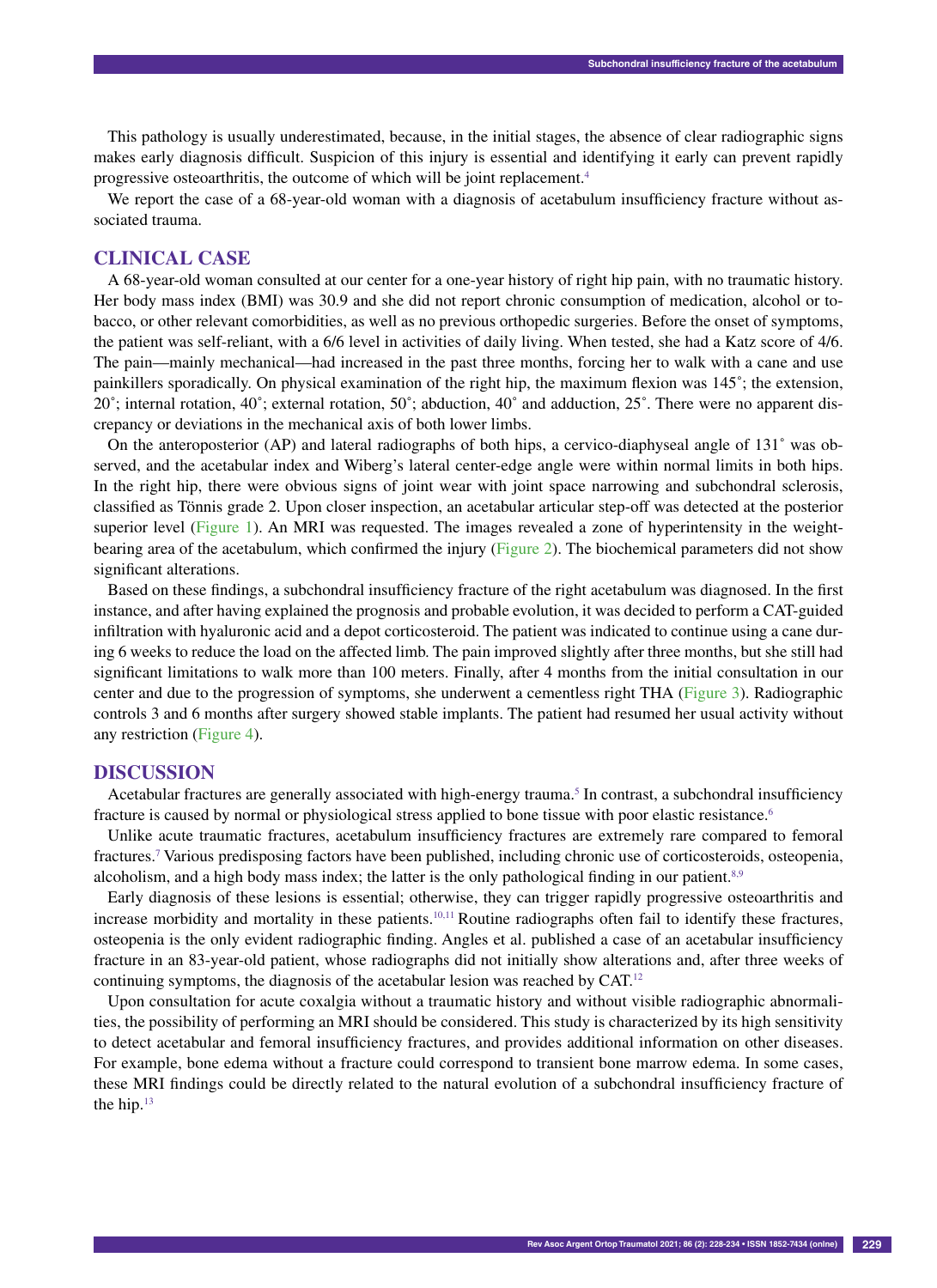

**230 Rev Asoc Argent Ortop Traumatol 2021; 86 (2): 228-234 • ISSN 1852-7434 (online)**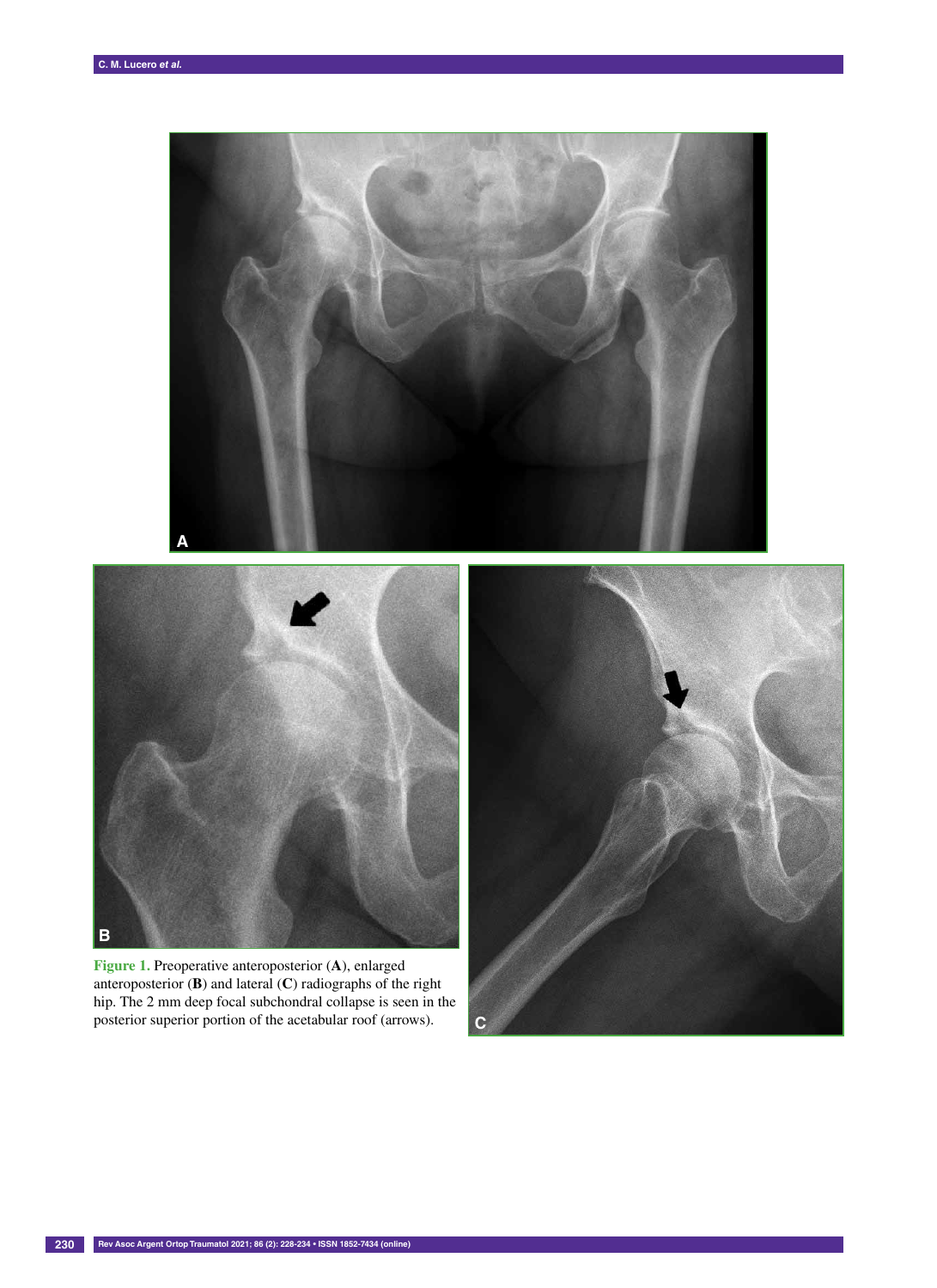

**Figure 2.** Magnetic resonance imaging, coronal planes (**A** and **B**), axial plane (**C**), sagittal plane (**D**). Hypointense signal in T1-weighted sequence and hyperintense signal in T2-weighted sequence. Periacetabular edema suggestive of insufficiency fracture.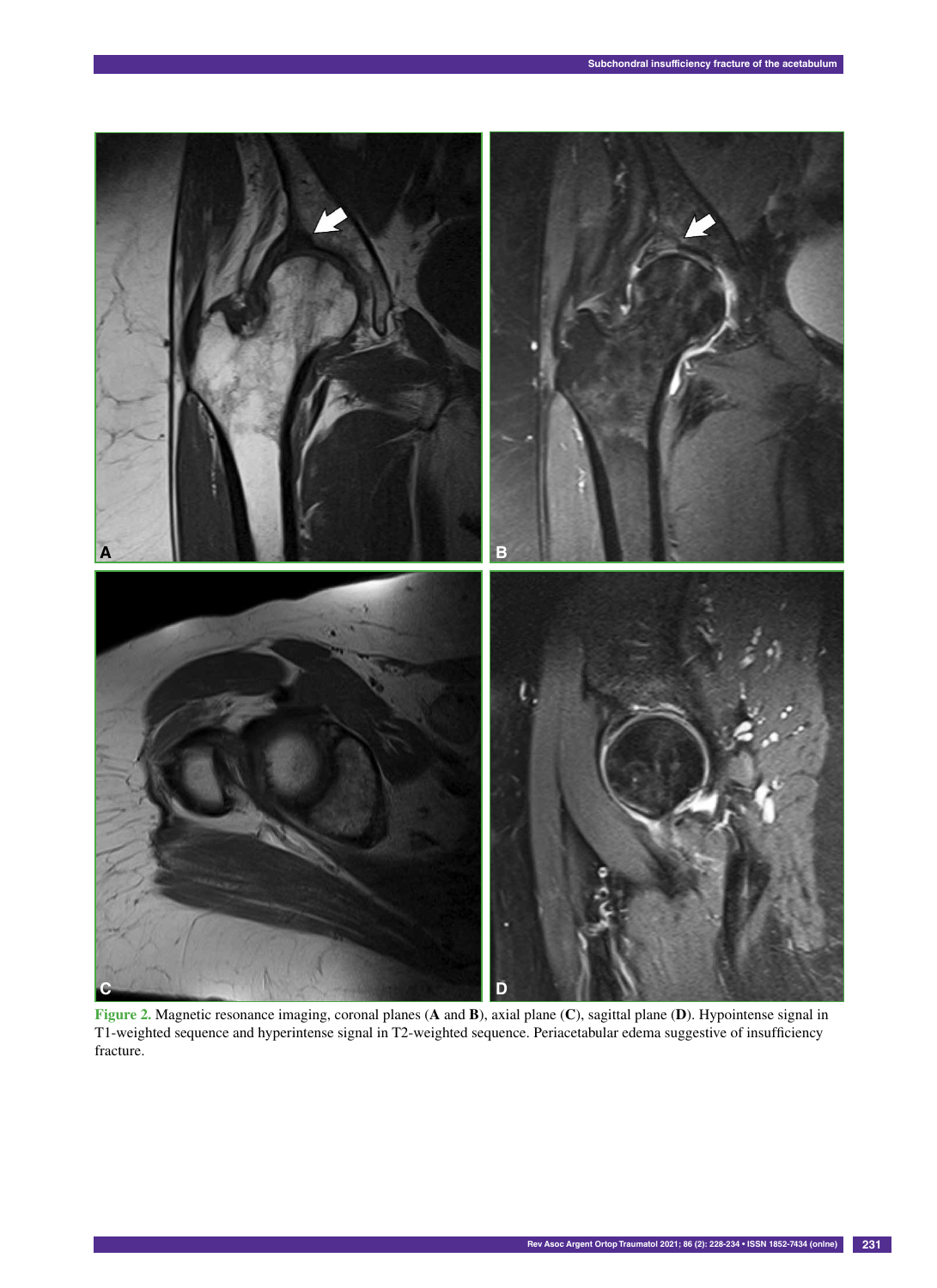

**Figure 3.** Immediate postoperative radiograph. The cementless total replacement of the right hip is observed.



**Figure 4.** Radiograph at 6 months after surgery.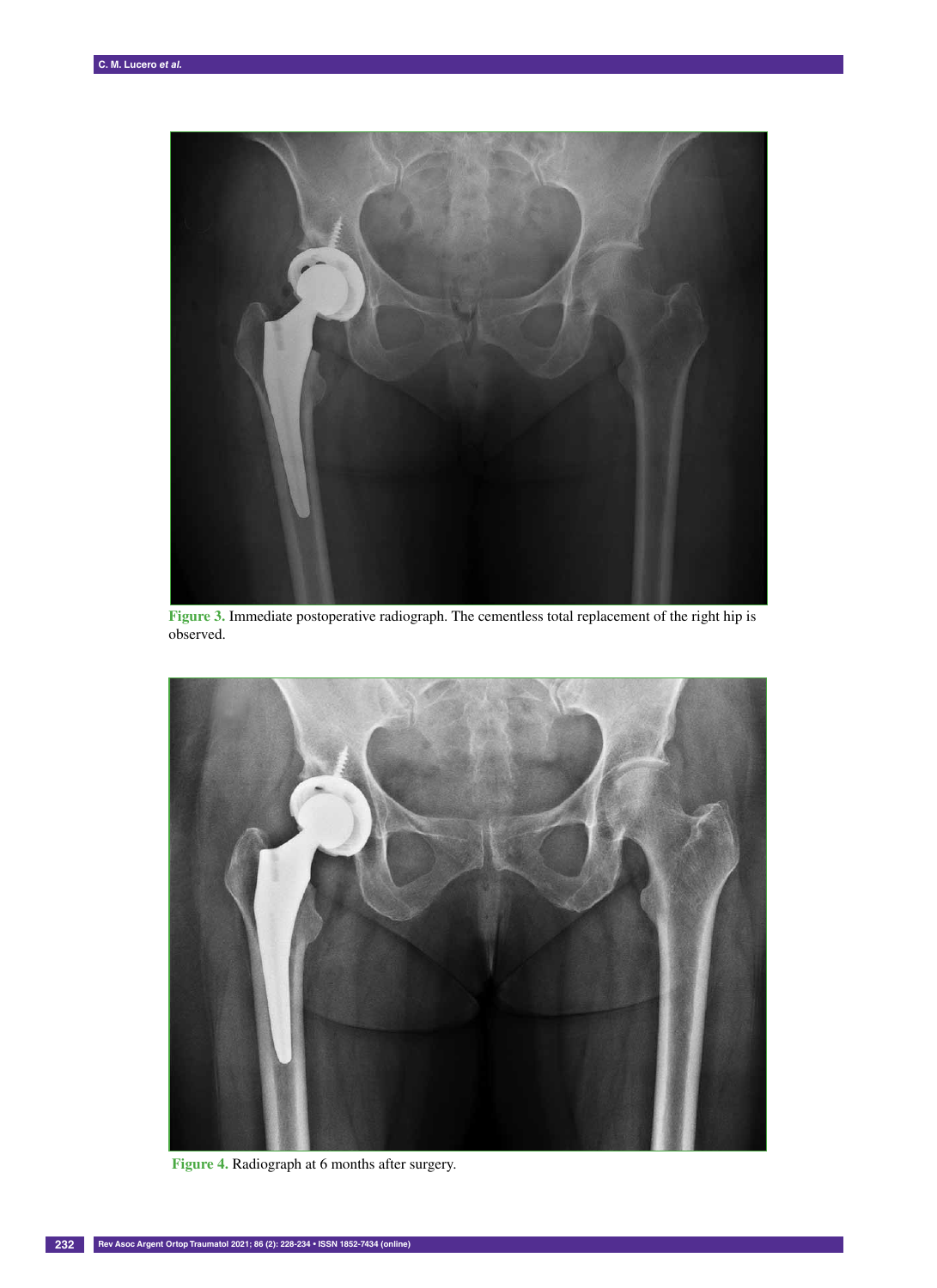As differential diagnoses, the following conditions should be considered: occult fracture, bone edema, transient osteoporosis, osteochondral lesions, and hip osteonecrosis.14 After the initial diagnostic MRI, it is necessary to conduct a serial follow-up of these lesions, at least three weeks after diagnosis.15 We believe that CAT scans should be reserved for those cases in which there is a traumatic history or previous ipsilateral surgery. Guerado et al. described a series of patients over 75 years of age who had been diagnosed with an occult fracture of the acetabulum secondary to intramedullary osteosynthesis to treat a hip fracture.<sup>16</sup>

Imaging evaluation of the spine should not be neglected, since lumbar degenerative kyphosis and other spinopelvic balance alterations could be predisposing factors.17 However, in the reported case, our patient had no alterations in the spinogram.

The known evidence on the treatment of acetabular insufficiency fractures is varied, and therapeutic options depend on the clinical presentation and include conservative and surgical methods.18 The initial management of an acetabulum or femoral head insufficiency fracture is controversial. If there are no signs of collapse on imaging studies, some authors recommend weight bearing restriction as first-line treatment.19 After the failure of conservative treatment in the first instance, our patient was indicated for an cementless total hip arthroplasty.

Clinical suspicion is important in a patient with acute coxalgia and associated predisposing factors, whose initial radiographs are normal. MRI continues to be a fundamental tool in the diagnosis of these lesions; it should be requested immediately upon suspicion to avoid joint collapse and rapidly progressive osteoarthritis.<sup>20</sup>

Conflict of interests: Authors claim they do not have any conflict of interests.

F. Díaz Dilernia ORCID ID: https://orcid.org/0000-0002-7830-2207 G. Zanotti ORCID ID: https://orcid.org/0000-0001-8090-4832 F. Comba ORCID ID: https://orcid.org/0000-0002-2848-2983

```
F. Piccaluga ORCID ID: https://orcid.org/0000-0002-9887-4886
M. Buttaro ORCID ID: https://orcid.org/0000-0003-3329-778X
```
# **References**

––––––––––––––––––

- 1. Kawano K, Motomura G, Ikemura S, Kubo Y, Hatanaka H, Utsunomiya T, et al. Subchondral insufficiency fracture of the femoral head in an elderly woman with symptomatic osteoarthritis of the contralateral hip. *J Orthop Sci* 2018;S0949-2658(18)30043-5. https://doi.org/10.1016/j.jos.2018.02.001
- 2. Kimura T, Goto T, Hamada D, Tsutsui T, Wada K, Fukuta S, et al. Subchondral insufficiency fracture of the femoral head caused by excessive lateralization of the acetabular rim. *Case Rep Orthop* 2016;2016:4371679. https://doi.org/10.1155/2016/4371679
- 3. Hackney LA, Lee MH, Joseph GB, Vail TP, Link TM. Subchondral insufficiency fractures of the femoral head: associated imaging findings and predictors of clinical progression. *Eur Radiol* 2016;26(6):1929-41. https://doi.org/10.1007/s00330-015-3967-x
- 4. Yamamoto T, Bullough PG. The role of subchondral insufficiency fracture in rapid destruction of the hip joint: a preliminary report. *Arthritis Rheum* 2000;43(11):2423-7. https://doi.org/10.1002/1529-0131(200011)43:11<2423::AID-ANR8>3.0.CO;2-Z
- 5. Jauregui JJ, Clayton A, Kapadia BH, Cherian JJ, Issa K, Mont MA. Total hip arthroplasty for acute acetabular fractures: a review of the literature. *Expert Rev Med Devices* 2015;12(3):287-95. https://doi.org/10.1586/17434440.2015.1009828
- 6. Pentecost RL, Murray RA, Brindley HH. Fatigue, insufficiency, and pathologic fractures. *JAMA* 1964;28(187):1001-4. https://doi.org/10.1001/jama.1964.03060260029006